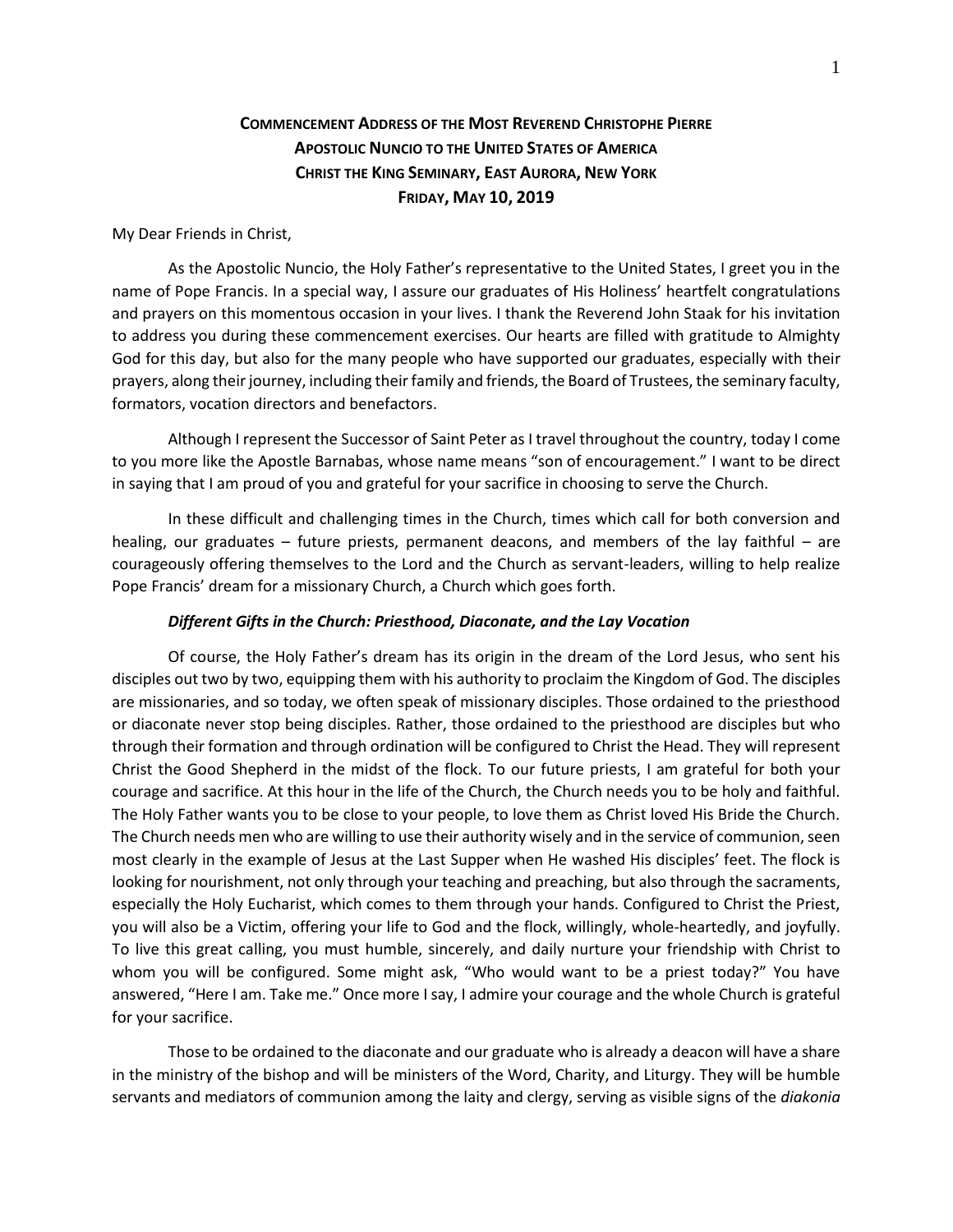of Christ the Servant. The Holy Father calls them "pioneers of the new civilization of love." The Church is counting on you also to be creative missionaries of God's love.

To our lay students earning their degrees, I offer you the words of St. Paul: "*Now there are a variety of gifts, but the same Spirit; and there are varieties of services, but the same Lord; and there are a variety of activities, but the same God who activates all of them in everyone*. *To each is given the manifestation of the Spirit for the common good*." (1 Corinthians 12:4-7)

Christ first called you in baptism, but you have further discerned that he is calling you to deepen your knowledge of the faith through the study of theology and pastoral ministry, to be of service to your parishes, families, and those at the "spiritual and existential peripheries." Like those in the permanent diaconate, you also will in your neighborhoods and homes mediate the closeness of God to the People of God, making the most of the specific charisms God has given you. We know all too well that you undertook your studies and training, not for a big salary but to be of service.

Priests, deacons, and laity can work together to build up the Body of Christ, each person possessing his or her specific vocation, without feeling threatened or being territorially about ministry. The Apostolic Church was of "one mind and heart." (cf. Acts 4: 32) Christ calls His Church to be a Church of Mercy – a Church of the Reconciled and a Church that Reconciles. The same Church which Christ founded must be a Church open to the power of prayer and the power of the Holy Spirit, who brings about unity, while showering the Church with a diversity of gifts. The Church of Christ is a Synodal Church, a Church that walks together. To face the challenges of our day, we can learn from Church of the Apostolic Period.

## *A Church of the Reconciled and a Church that Reconciles*

We begin with the Apostles. After Jesus' Crucifixion, the Apostles found themselves in a state of fear. They were trapped behind closed doors; they did not go out. They doubted themselves. After all, one had betrayed Jesus. Another denied him. The rest fled like cowards. But what happened? Jesus appeared to them on the evening of the Resurrection. He offered them His gift of Peace and breathed the Holy Spirit on them, sending them forth and giving them authority. We should not underestimate the power of the Risen Lord to transform our situation from one of fear and shame to one of joy and apostolic boldness. Christ accompanies His Church, and the Holy Spirit animates her. The Risen Lord offered Mercy to the Apostles so that the Church could be a Church of the reconciled and a Church that reconciles.

Pope Francis teaches us that "Mercy cannot be a mere parenthesis in the life of the Church; it constitutes her very existence, through which the profound truths of the Gospel are made manifest and tangible. Everything is revealed in mercy; everything is resolved in the merciful love of the Father." (Pope Francis, *Misericordia et Misera*, 20 November 2016, 1)

Christ is calling you, each according to a specific vocation, to live out the call to be ministers of mercy, reconciliation and peace, overcoming the sin and division that presently plague the Mystical Body.

### *The Church at Prayer: Openness to the Spirit and Journeying Together*

The Apostolic Church is a Church that, gathered with the Mother of God, prays in the power of the Holy Spirit. The Apostles prayed at Pentecost, at the time of the election of Matthias, and again after Peter and John had been brought before the Sanhedrin. Their prayer was so powerful that the whole